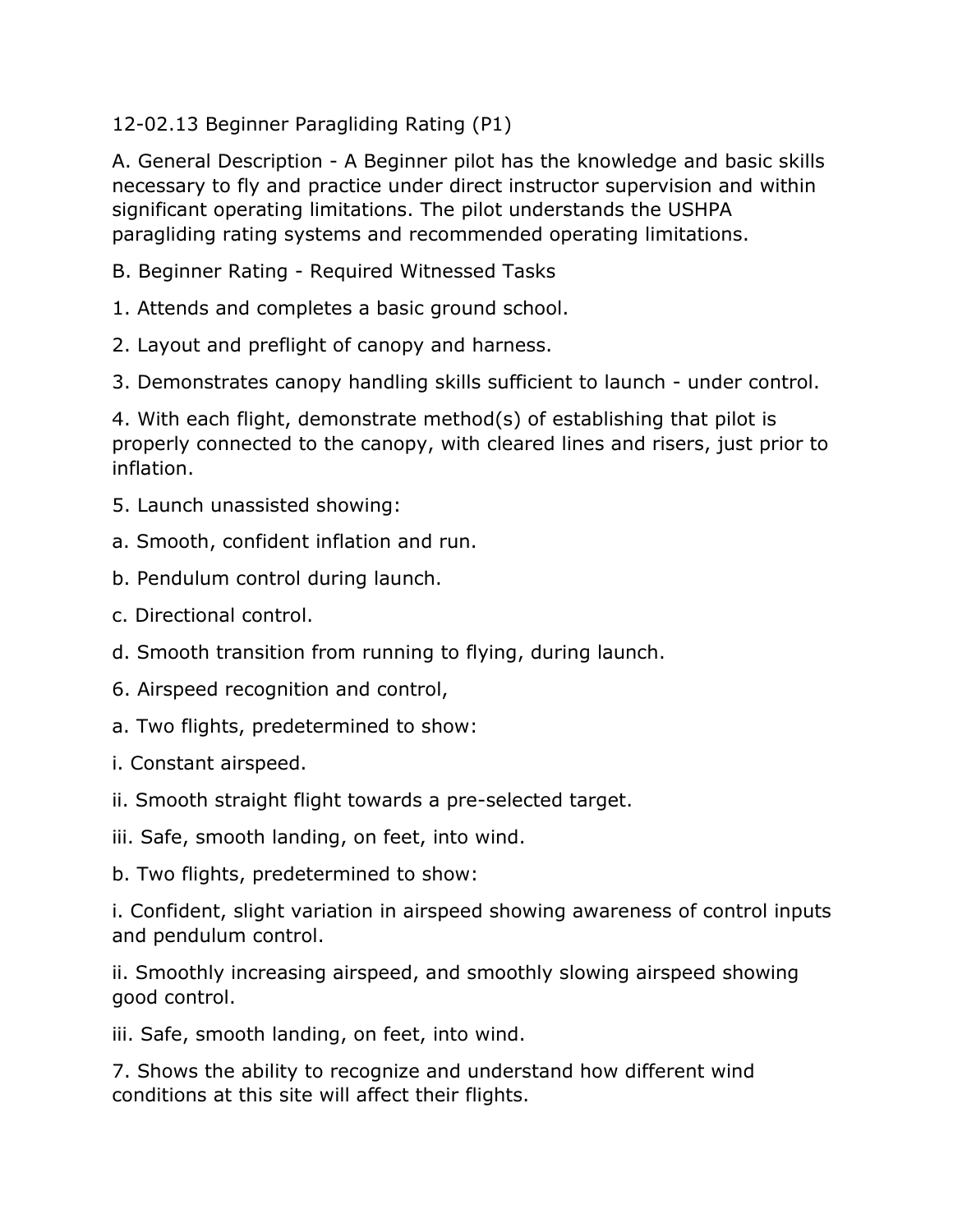a. Wind direction.

b. Wind velocity.

c. Terrain shape.

d. Obstructions.

8. On each flight, demonstrates proper post-landing procedure, to include, but not limited to:

a. Canopy deflation.

b. Canopy immobilization.

c. Checking traffic.

d. Removal of canopy from landing area.

e. Disconnection from the canopy.

9. Demonstration of understanding of the importance of proper packing, storage, and care of the canopy.

10. The pilot shall use good judgment and have a level of maturity commensurate with the rating.

11. Must pass the USHPA Beginner Paragliding written exam.

12. Must agree to all the provisions of the USHPA standard waiver and assumption of risk agreement for the Beginner rating and deliver an original signed copy to the USHPA office.

C. Recommended Operating Limitations for Beginner Pilots:

1. Should exceed these limitations only after demonstrating complete mastery of the required Beginner paragliding tasks (above), and only after acquiring a full understanding of the potential problems and dangerous situations which may arise from exceeding these limitations.

2. It is highly recommended that all flights be made under the direct supervision of a USHPA Certified Basic or Advanced Paragliding Instructor.

3. Should fly only in steady winds of 12 MPH. or less.

4. If foot launching, should only foot launch only on slopes of 3:1 - 4:1, where wind is within 15° of being straight up the slope.

5. Should launch only when there are no obstructions within 60° to either side of the intended flight path, and when pilot may fly straight out from